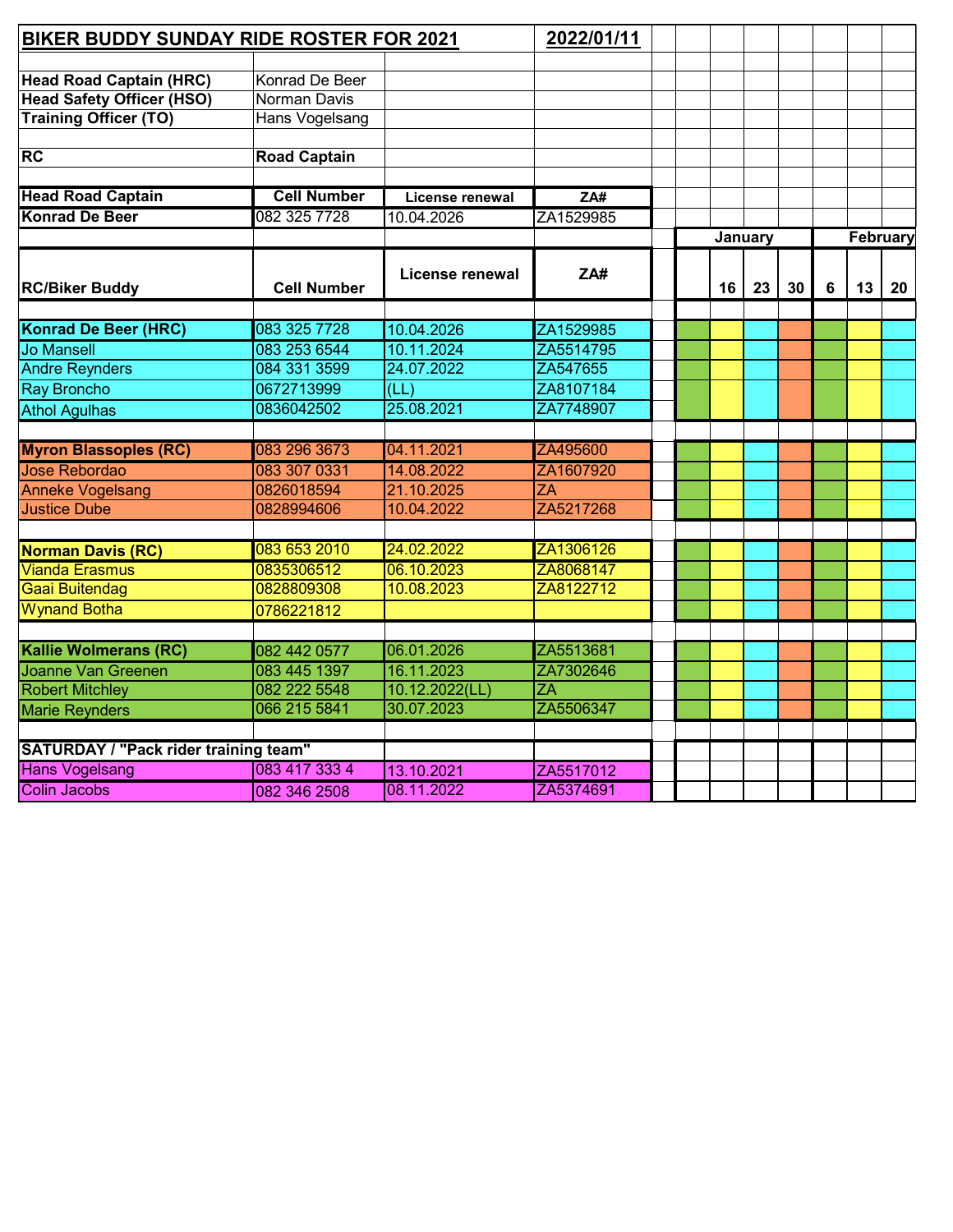|    |                |    | <b>March</b> |    |              |    | <b>April</b> |    |             |          | <b>May</b> |    |    |                | June       |              |             | July |              |                |    |
|----|----------------|----|--------------|----|--------------|----|--------------|----|-------------|----------|------------|----|----|----------------|------------|--------------|-------------|------|--------------|----------------|----|
|    |                |    |              |    |              |    |              |    |             |          |            |    |    |                |            |              |             |      |              |                |    |
| 27 | $6\phantom{a}$ | 13 | $20\,$       | 27 | $\mathbf{3}$ | 10 | 17           | 24 | $\mathbf 1$ | $\bf{8}$ | 15         | 22 | 29 | 5 <sup>5</sup> | $12$ 19 26 | $\mathbf{3}$ | $\mathbf 1$ | 17   | $24 \mid 31$ | $\overline{7}$ | 14 |
|    |                |    |              |    |              |    |              |    |             |          |            |    |    |                |            |              |             |      |              |                |    |
|    |                |    |              |    |              |    |              |    |             |          |            |    |    |                |            |              |             |      |              |                |    |
|    |                |    |              |    |              |    |              |    |             |          |            |    |    |                |            |              |             |      |              |                |    |
|    |                |    |              |    |              |    |              |    |             |          |            |    |    |                |            |              |             |      |              |                |    |
|    |                |    |              |    |              |    |              |    |             |          |            |    |    |                |            |              |             |      |              |                |    |
|    |                |    |              |    |              |    |              |    |             |          |            |    |    |                |            |              |             |      |              |                |    |
|    |                |    |              |    |              |    |              |    |             |          |            |    |    |                |            |              |             |      |              |                |    |
|    |                |    |              |    |              |    |              |    |             |          |            |    |    |                |            |              |             |      |              |                |    |
|    |                |    |              |    |              |    |              |    |             |          |            |    |    |                |            |              |             |      |              |                |    |
|    |                |    |              |    |              |    |              |    |             |          |            |    |    |                |            |              |             |      |              |                |    |
|    |                |    |              |    |              |    |              |    |             |          |            |    |    |                |            |              |             |      |              |                |    |
|    |                |    |              |    |              |    |              |    |             |          |            |    |    |                |            |              |             |      |              |                |    |
|    |                |    |              |    |              |    |              |    |             |          |            |    |    |                |            |              |             |      |              |                |    |
|    |                |    |              |    |              |    |              |    |             |          |            |    |    |                |            |              |             |      |              |                |    |
|    |                |    |              |    |              |    |              |    |             |          |            |    |    |                |            |              |             |      |              |                |    |
|    |                |    |              |    |              |    |              |    |             |          |            |    |    |                |            |              |             |      |              |                |    |
|    |                |    |              |    |              |    |              |    |             |          |            |    |    |                |            |              |             |      |              |                |    |
|    |                |    |              |    |              |    |              |    |             |          |            |    |    |                |            |              |             |      |              |                |    |
|    |                |    |              |    |              |    |              |    |             |          |            |    |    |                |            |              |             |      |              |                |    |
|    |                |    |              |    |              |    |              |    |             |          |            |    |    |                |            |              |             |      |              |                |    |
|    |                |    |              |    |              |    |              |    |             |          |            |    |    |                |            |              |             |      |              |                |    |
|    |                |    |              |    |              |    |              |    |             |          |            |    |    |                |            |              |             |      |              |                |    |
|    |                |    |              |    |              |    |              |    |             |          |            |    |    |                |            |              |             |      |              |                |    |
|    |                |    |              |    |              |    |              |    |             |          |            |    |    |                |            |              |             |      |              |                |    |
|    |                |    |              |    |              |    |              |    |             |          |            |    |    |                |            |              |             |      |              |                |    |